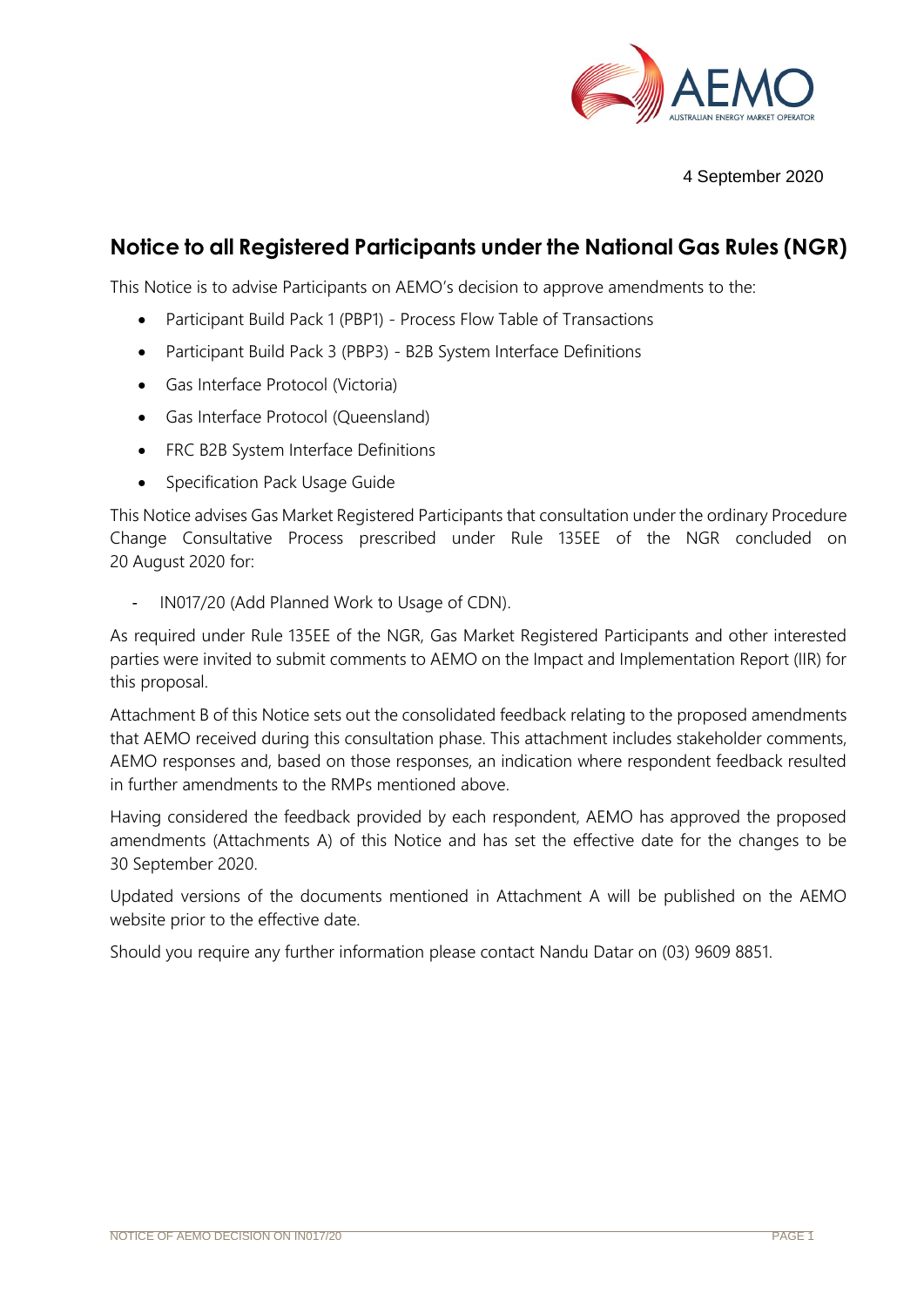### **ATTACHMENT A – DOCUMENTATION CHANGES**

Blue represents additions Red and strike out represents deletions – Marked up changes.

# **Victoria:**

|                     |                            |                                         |                                                       |                                 |                                       |                          |                           |                                                                                |                                                                                                                                        |                 |                    | Participant Build Pack 1 (PBP1) - Process Flow Table of Transactions (Transaction T70 and T71)                                                                                        |
|---------------------|----------------------------|-----------------------------------------|-------------------------------------------------------|---------------------------------|---------------------------------------|--------------------------|---------------------------|--------------------------------------------------------------------------------|----------------------------------------------------------------------------------------------------------------------------------------|-----------------|--------------------|---------------------------------------------------------------------------------------------------------------------------------------------------------------------------------------|
| Ref No X Ref Basic. | Interval or<br><b>Both</b> | <b>GIP</b><br><b>NON-</b><br><b>GIP</b> | Category                                              | <b>Procedure Ref</b>            | <b>Comment in ref to</b><br>procedure | Process Map PBP2&3<br>ID | <b>Inter Defin</b><br>ref | <b>Trans Type</b>                                                              | Trigger                                                                                                                                | <b>From</b>     | To                 | <b>Purpose</b>                                                                                                                                                                        |
| 70                  | <b>Both</b>                | GIP                                     | <b>4.Basic Meter</b><br><b>Route and Site</b><br>Info | <b>No Procedure</b><br>required |                                       | $3.2$ (c)-3.6            |                           | Amend<br><b>Customer</b><br><b>Contact Details</b>                             | <b>Change to</b><br><b>Customer</b><br>Contact<br><b>Details</b> (eg<br><b>Fred Drakes</b><br>now<br>Vashert<br>Drakes)                | <b>Retailer</b> | <b>Distributor</b> | <b>Provide customer contact</b><br>information to DB's for<br>planned work, emergency<br>and fault call management                                                                    |
| 71                  | <b>Both</b>                | GIP                                     | <b>4.Basic Meter</b><br><b>Route and Site</b><br>Info | <b>No Procedure</b><br>required |                                       |                          |                           | Amend<br><b>Customer</b><br><b>Contact Details</b><br>(six monthly<br>refresh) | <b>Change to</b><br><b>Customer</b><br><b>Contact</b><br><b>Details (eg)</b><br><b>Fred Drakes</b><br>now<br><b>Vasbert</b><br>Drakes) | <b>Retailer</b> | <b>Distributor</b> | <b>Provide customer contact</b><br>information to DB's for<br>planned work, emergency<br>and fault call management.<br><b>Used to Synchronise</b><br><b>Customer Contact Details.</b> |

**Participant Build Pack 3 (PBP3) - B2B System Interface Definition**

#### 4.6 **Customer Details Information**

#### 4.6.1 Overview

Changes to Customer Details information is initiated by the Retailer and sent to the Distributor to maintain the most up to date Customer Contact Information. The Distributor uses this information to support contact management in relation to planned works, emergency and fault calls.

The following table shows the Customer Details aseXML transaction and the corresponding transactions from the Table of Transactions.

| ASEXML TRANSACTION                 | TABLE OF TRANSACTIONS |                           |  |
|------------------------------------|-----------------------|---------------------------|--|
| <b>Transaction Name</b>            |                       | Ref No   Transaction Type |  |
| <b>CustomerDetailsNotification</b> | 70                    | Amend Customer Details    |  |

#### $4.6.2$ **Amend Customer Details**

Customer Contact information assists the Distributor in terms of handling planned work, emergency and fault calls.

The Retailer has the primary contact relationship with the customer and is more likely to be notified of any changes to Customer Contact details.

Under the Distribution Access Arrangements, changes to Customer Contact details are to be supplied to the Distributor.

The CustomerDetailsNotification transaction is used by a Retailer to notify the Distributor of changes to Customer contact details.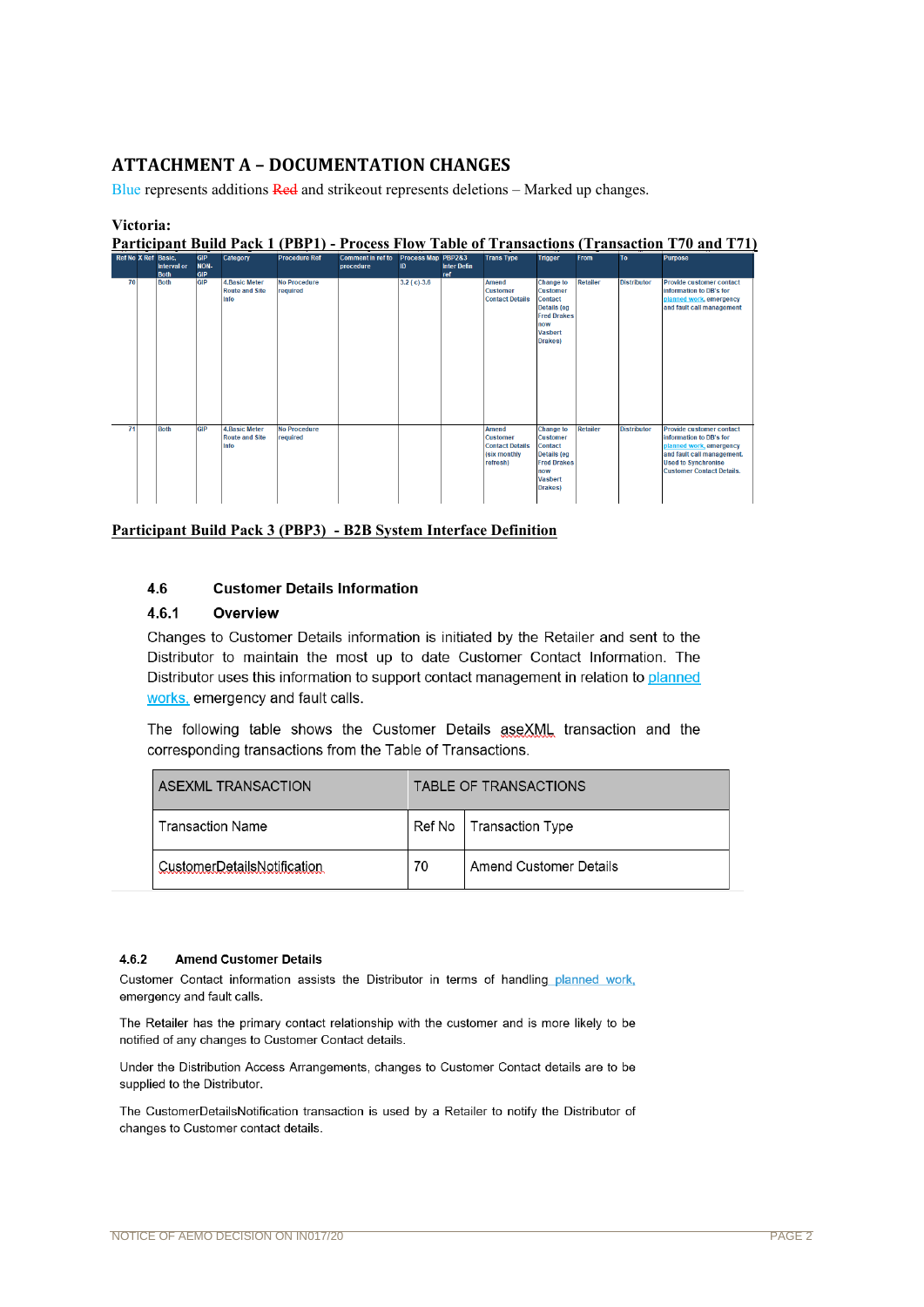## **Gas Interface Protocol (Victoria)**

# Gas Interface Protocol artefacts to take effect as of 29 September 2017TBA

| <b>REQUIREMENT</b>                 | <b>DOCUMENTS</b>                                                                                                                                                              | <b>VERSION</b>                                          |
|------------------------------------|-------------------------------------------------------------------------------------------------------------------------------------------------------------------------------|---------------------------------------------------------|
| <b>Retail Market</b><br>Procedures | Retail Market Procedures (Victoria)                                                                                                                                           | 14.0 (authorised<br>under the NGL and<br>NGR effective) |
| Participant Build<br>Pack 1        | Process Flow Table of Transactions<br>This contains: - Table of Transactions, Table of<br>Elements, List of Job Enquiry Codes, Address<br>Elements and MIRN and Meter states. | 3.56                                                    |
|                                    | Process Flow Diagrams                                                                                                                                                         | 3.6                                                     |
|                                    | CSV Data Format Specification                                                                                                                                                 | 3.4                                                     |
| Participant Build<br>Pack 2        | Participant Build Pack 2 Interface Definitions                                                                                                                                | 3.5                                                     |
|                                    | Participant Build Pack 2 Usage Guide                                                                                                                                          | 3.1                                                     |
|                                    | Participant Build Pack 2 Glossary                                                                                                                                             | 3.1                                                     |
| Participant Build<br>Pack 3        | Participant Build Pack 3 FRC B2B System<br>Specification                                                                                                                      | 3.1                                                     |
|                                    | Participant Build Pack 3 FRC B2B System<br>Architecture                                                                                                                       | 3.2                                                     |
|                                    | Participant Build Pack 3 Interface Definitions                                                                                                                                | 3.76                                                    |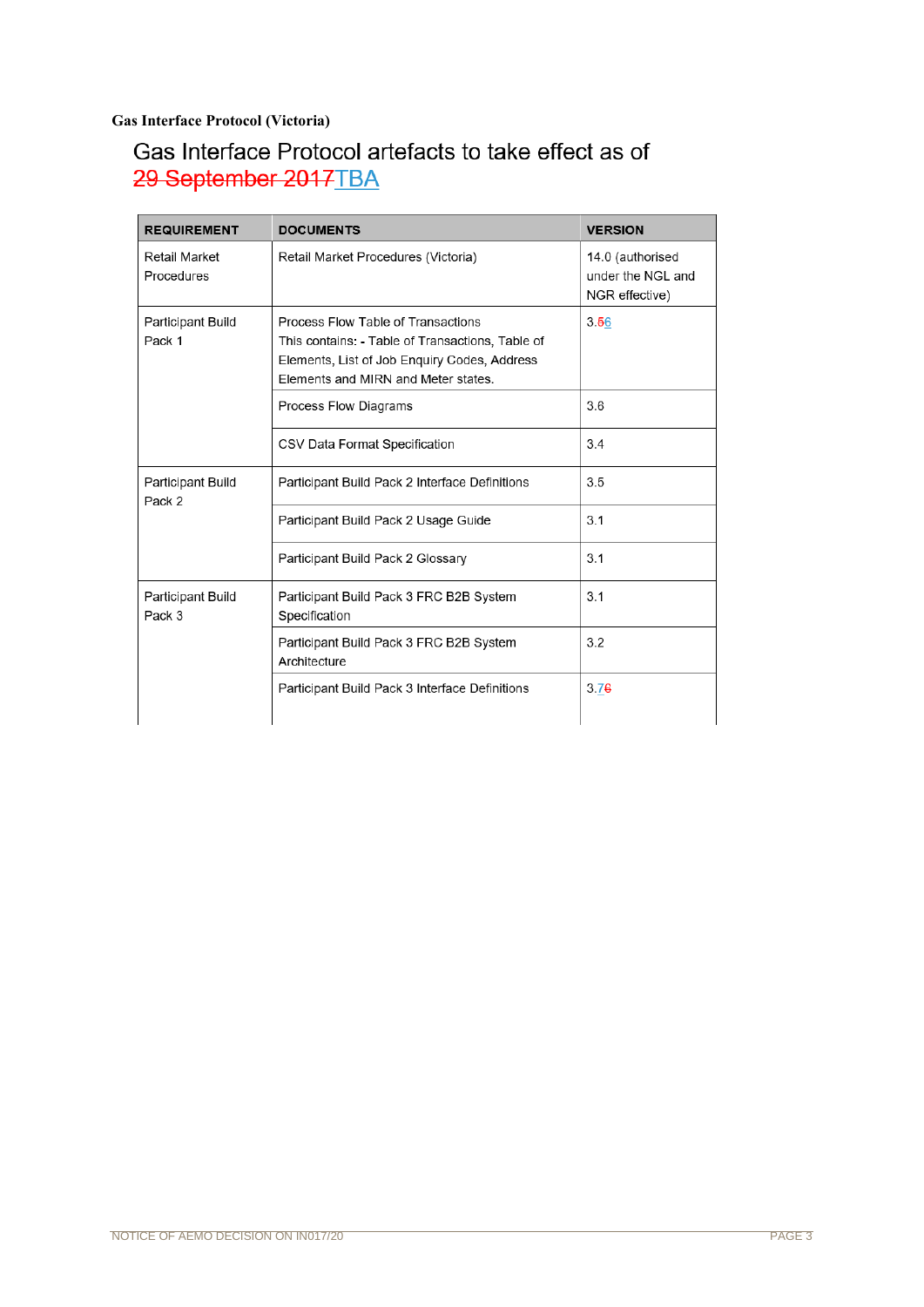# Gas Interface Protocol artefacts to take effect as of 1 October 2019TBA.

| GIP Item # | Category                                                                               | <b>Documents</b>                                                                                                                                                                                          | <b>Version</b> |
|------------|----------------------------------------------------------------------------------------|-----------------------------------------------------------------------------------------------------------------------------------------------------------------------------------------------------------|----------------|
| 1          | Retail Market Procedures<br>(Queensland)                                               | Queensland Retail Market Procedures                                                                                                                                                                       | 19.0           |
| 2          | Participants Build Pack 4                                                              | The Queensland Specific Participant Build Pack 4                                                                                                                                                          | 11.0           |
| 3          | Deleted                                                                                |                                                                                                                                                                                                           |                |
| 4          | Participant Build Pack 1                                                               | AEMO Process Flow Table of Transactions This<br>contains: - Table of Transactions, Table of<br>Elements, List of Job Enquiry Codes, Address<br>Elements and MIRN and Meter states.                        | 3.56           |
| 5          | Participant Build Pack 1                                                               | Process Flow Diagrams                                                                                                                                                                                     | 3.6            |
| 6          | Participant Build Pack 1                                                               | CSV Data Format Specification                                                                                                                                                                             | 3.4            |
| 7          | Participant Build Pack 2                                                               | Participant Build Pack 2 Interface Definitions                                                                                                                                                            | 3.5            |
| 8          | Participant Build Pack 2                                                               | Participant Build Pack 2 Usage Guide                                                                                                                                                                      | 3.1            |
| 9          | Participant Build Pack 2                                                               | Participant Build Pack 2 Glossary                                                                                                                                                                         | 3.1            |
| 10         | Participant Build Pack 3                                                               | FRC B2B System Specification                                                                                                                                                                              | 3.1            |
| 11         | Participant Build Pack 3                                                               | FRC B2B System Architecture                                                                                                                                                                               | 3.2            |
| 12         | Participant Build Pack 3                                                               | Interface Definitions                                                                                                                                                                                     | 3.76           |
| 13         | Guidelines for Development of<br>A Standard for Energy<br>Transactions in XML (aseXML) | The Guidelines for Development of A Standard<br>for Energy Transactions in XML (aseXML) which<br>participants have subscribed to for Victorian Gas<br>is available from<br>http://www.aemo.com.au/asexml/ | 4.1            |

#### **NSW/ACT:**

Because Participant Build Pack 5 and 6 calls up the same provision described in Participant Build Pack 3 (PBP3) - B2B System Interface Definition, the change made to that document applies to PBP5 and PBP6.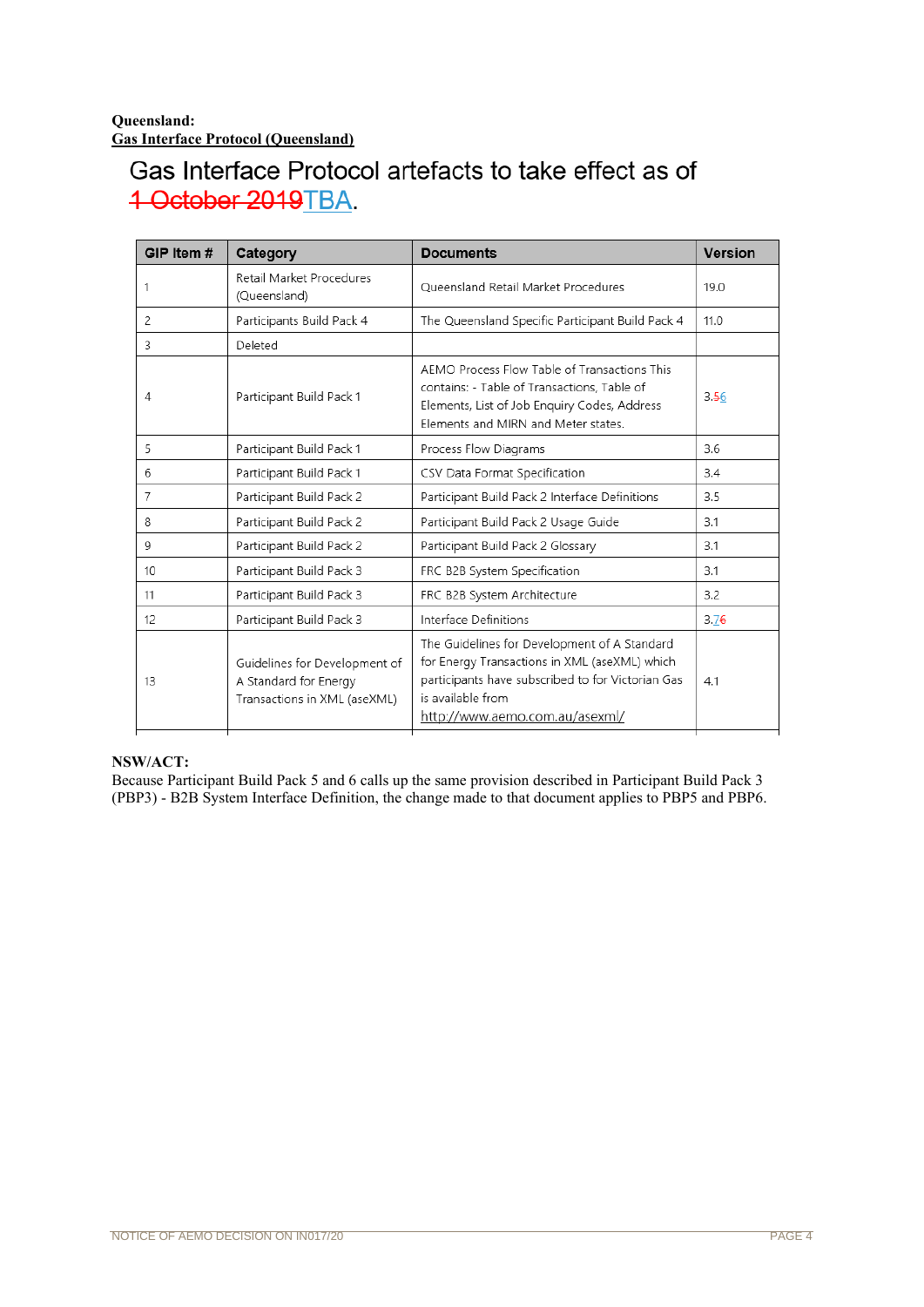#### **SA: FRC B2B System Interface Definition (extract of section 4.6.1)**

#### 4.6. Customer Details Information (SA Only)

#### 4.6.1. Overview

Changes to Customer Details information is initiated by the User and sent to the Network Operator to maintain the most up to date Customer Contact Information. The Network Operator uses this information to support contact management in relation to planned works, emergency and fault calls.

The following table shows the Customer Details aseXML transaction and the corresponding transactions from the Table of Transactions.

| aseXML Transaction          |          | Table of Transactions  |
|-----------------------------|----------|------------------------|
| Transaction Name            | Ref No I | Transaction Type       |
| CustomerDetailsNotification | 70       | Amend Customer Details |

This business transaction will be mapped to the "CUST" Transaction Group in aseXML.

The transaction has been defined below.

#### 4.6.2 Amend Customer Details

### 4.6.2 Amend Customer Details

Customer Contact information assists the Network Operator in terms of handling planned works, emergency and fault calls.

The Retailer has the primary contact relationship with the customer and is more likely to be notified of any changes to Customer Contact details.

Under the National Energy Retail Rules, changes to Customer Contact details are to be supplied to the Network Operator.

The CustomerDetailsNotification transaction is used by a Retailer to notify the Network Operator of changes to Customer contact details.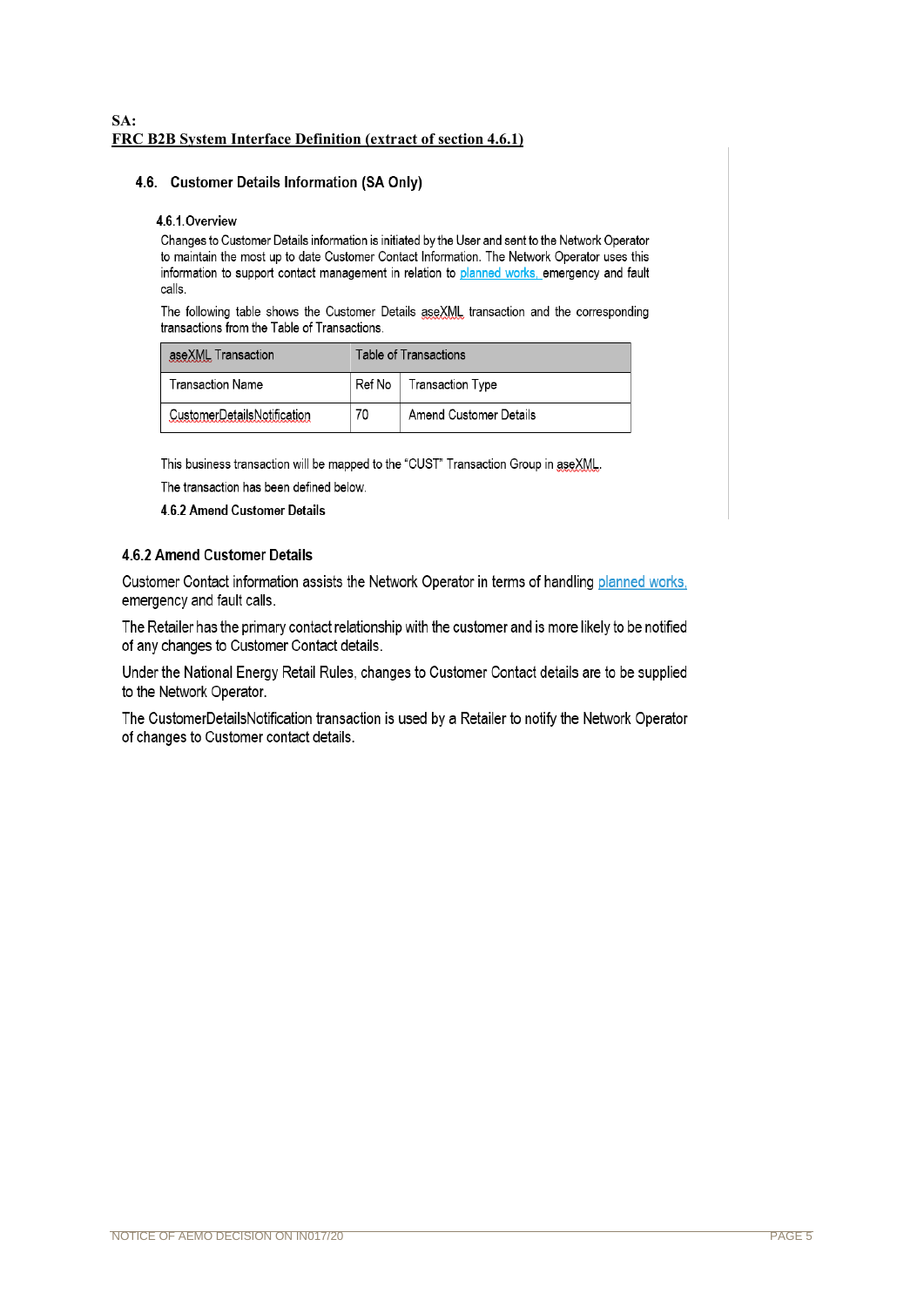#### **Specification Pack – Usage Guide**

SPECIFICATION PACK USAGE GUIDELINES



## 2. Overview of the AEMO Specification Pack

The following table provides an overview of the AEMO Specification Pack. The documents are provided in a directory structure as follows:

| <b>Main Directory</b> | Sub-Directory                                               | Documents                                                                          | Version     |
|-----------------------|-------------------------------------------------------------|------------------------------------------------------------------------------------|-------------|
| Specification Pack    | 1. Usage Guidelines                                         | Specification Pack Usage<br>Guidelines                                             | 8.42        |
|                       | 2. Interface Control<br>Document (ICD)                      | Interface Control Document                                                         | 5.0         |
|                       | 3. B2B System<br>Interface Definitions                      | FRC B2B System Interface<br>Definitions                                            | 4.67        |
|                       | 4. Transport Layer                                          | FRC B2M-B2B Hub System<br>Specifications<br>FRC B2M-B2B Hub System<br>Architecture | 3.8<br>3.6  |
|                       | 5. CSV File Format                                          | FRC CSV Data Format<br>Specification                                               | 3.3         |
|                       | 6. Connectivity and<br>Technical Certification<br>(WA Only) | Connectivity Testing and<br>Technical Certification (WA<br>Only)                   | 3.7         |
|                       | 7. Readiness Criteria<br>(WA Only)                          | Readiness Criteria (WA Only)                                                       | 2.3         |
|                       | 8. Service Order                                            | <b>B2B Service Order</b>                                                           | 2.3 and 3.3 |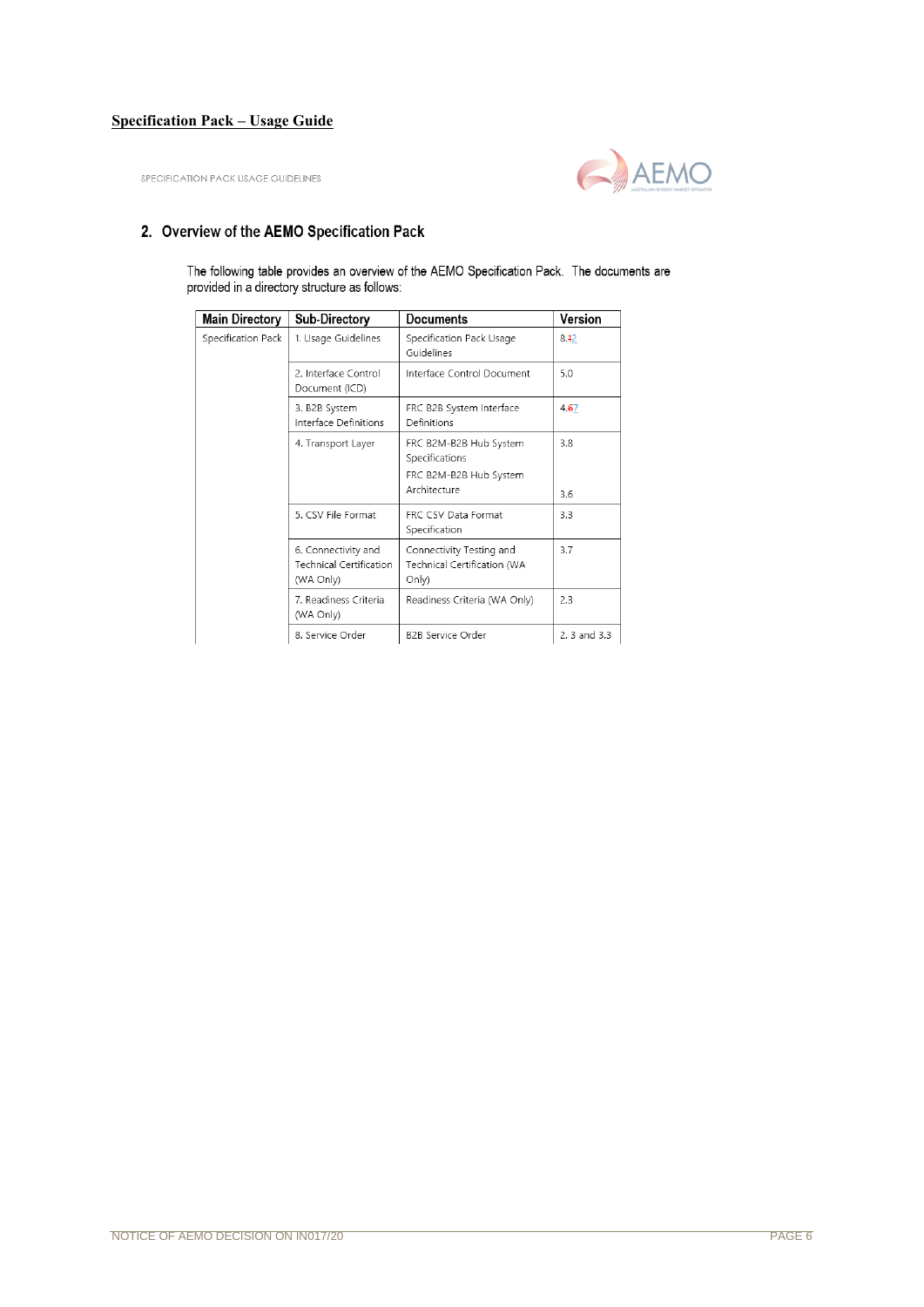## **ATTACHMENT B**

Consolidated feedback for IN017/20 Impact and Implementation Report (IIR) (Add Planned Work to Usage of CDN) Section 1 - General Comments on the Impact and Implementation Report IIR).

| <b>Topic</b>                                                                                                                                                                                                    | Item# | <b>Who</b>          | <b>Response Received</b>                                                                                                        | AEMO response                             |
|-----------------------------------------------------------------------------------------------------------------------------------------------------------------------------------------------------------------|-------|---------------------|---------------------------------------------------------------------------------------------------------------------------------|-------------------------------------------|
| Sections 1 to 8 of the IIR sets out AEMOs critical<br>examination of the proposal.                                                                                                                              |       | AGL                 | AGL supports AEMO's<br>examination of this change.                                                                              | AEMO notes AGL's support.                 |
| Does your organisation supports AEMO's<br>examination of the proposal?                                                                                                                                          |       |                     |                                                                                                                                 |                                           |
| If no, please specify areas in which your<br>organisation disputes AEMO examination proposal<br>and include information that supports your<br>organisation rational why you do not support<br>AEMO examination. |       |                     |                                                                                                                                 |                                           |
|                                                                                                                                                                                                                 | 1.1   | <b>AGN</b>          | Yes, AGN supports AEMO's<br>examination of the proposal.                                                                        | AEMO notes AGN's support.                 |
|                                                                                                                                                                                                                 | 1.2   | Energy<br>Australia | EnergyAustralia supports the<br>use of CDN information for the<br>purposes of Planned outage<br>information.                    | AEMO notes Energy Australia's<br>support. |
|                                                                                                                                                                                                                 | 1.3   | Multinet            | Multinet Gas Networks supports<br>the proposal.                                                                                 | AEMO notes Multinet's support             |
|                                                                                                                                                                                                                 | 1.4   | Simply<br>Energy    | Simply Energy supports the<br>proposal to add 'planned work'<br>to usage of the Customer Details<br>Notifications (CDN) so that | AEMO notes Simply Energy's<br>support.    |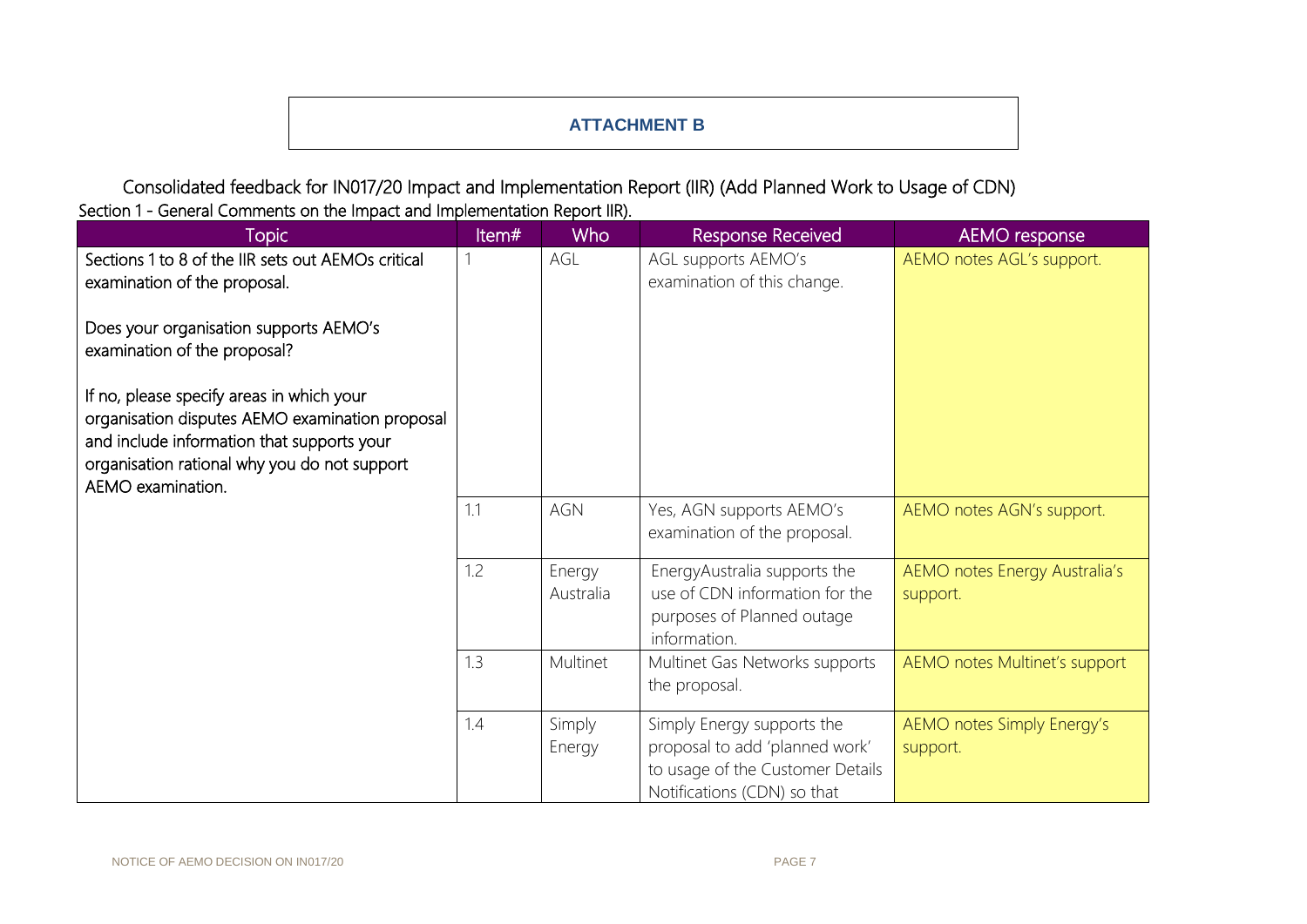|                                                                                       |                |                  | Distributors can use the contact<br>information.                                                                                                      |                                                                                                                                              |
|---------------------------------------------------------------------------------------|----------------|------------------|-------------------------------------------------------------------------------------------------------------------------------------------------------|----------------------------------------------------------------------------------------------------------------------------------------------|
|                                                                                       | 1.5            | Red and<br>Lumo  | Red Energy and Lumo Energy<br>(Red and Lumo) support the<br>critical examination of the<br>proposal from AEMO.                                        | AEMO notes Red and Lumo's<br>support.                                                                                                        |
| Section 9 of the IIR set out AEMOs<br>recommendation.                                 | $\overline{c}$ | AGL              | AGL supports this change.                                                                                                                             | AEMO notes AGL's support.                                                                                                                    |
| Does your organisation supports AEMO position<br>to recommend the procedures changes? |                |                  |                                                                                                                                                       |                                                                                                                                              |
|                                                                                       | 2.1            | AGN              | Yes, AGN supports AEMO's<br>recommended procedure<br>changes and timeline.                                                                            | AEMO notes AGN's support.                                                                                                                    |
|                                                                                       | 2.2            | Multinet         | Yes, Multinet Gas supports the<br>recommendations and<br>timeframes                                                                                   | AEMO notes Multinet's support.                                                                                                               |
|                                                                                       | 2.3            | Simply<br>Energy | Simply Energy supports the<br>recommendations and<br>timeframes, considering there is<br>no systemic impact to our retail<br>systems, processes, etc. | AEMO notes Simply Energy's<br>support.                                                                                                       |
|                                                                                       | 2.4            | Red and<br>Lumo  | Red and Lumo support the<br>decision to recommend the<br>procedure changes take effect<br>and support the proposed<br>timeline however would like to  | AEMO notes Red and Lumo's<br>support of the proposed change<br>and also draws the attention of<br>Distributors to the additional<br>comment. |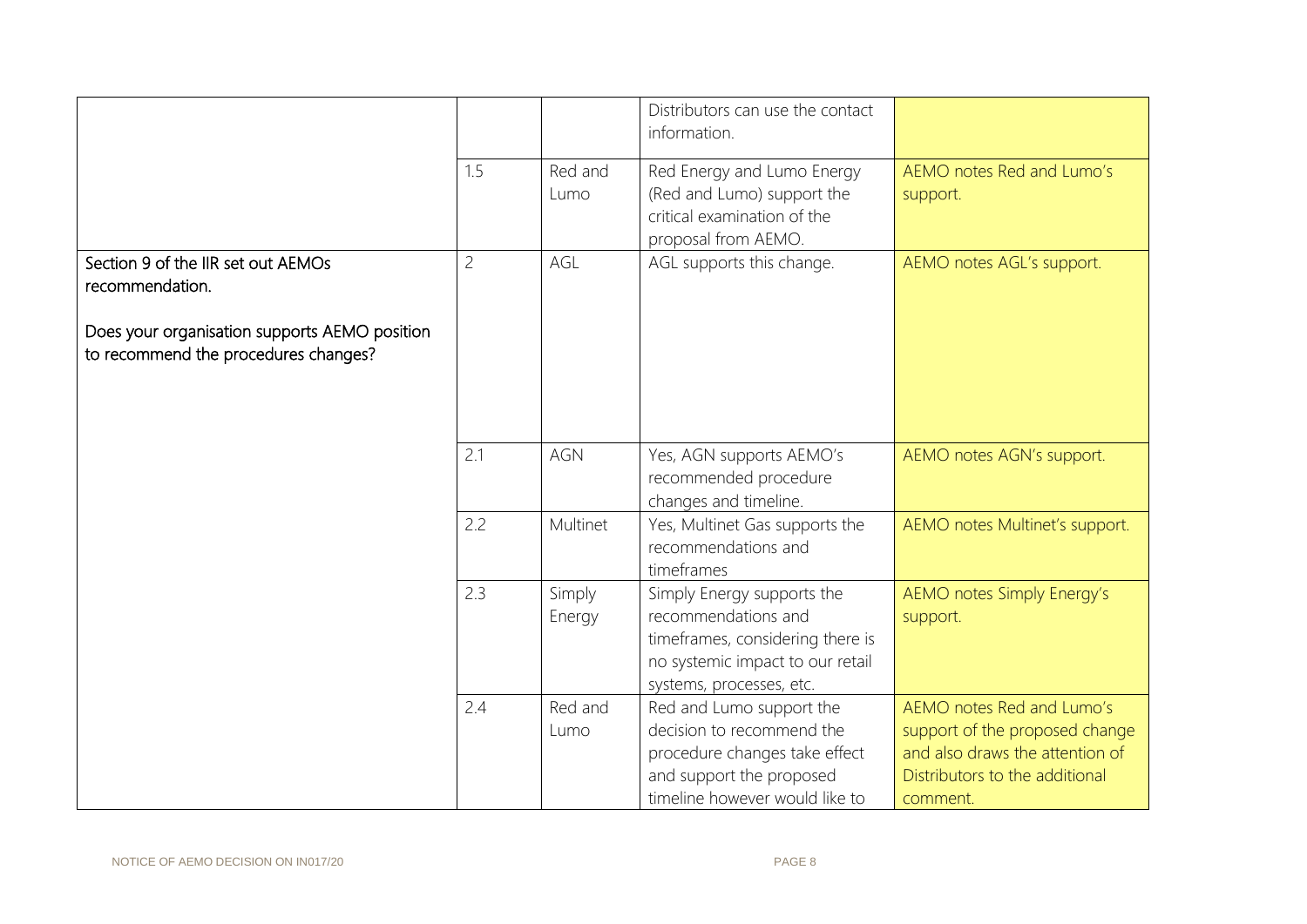| see assurances from distributors<br>on when they begin Planned<br>Outage notices using CDN<br>following the implementation to |  |
|-------------------------------------------------------------------------------------------------------------------------------|--|
| allow retailers to advise staff of                                                                                            |  |
| the changes to address any                                                                                                    |  |
| potential consumer inquiries.                                                                                                 |  |